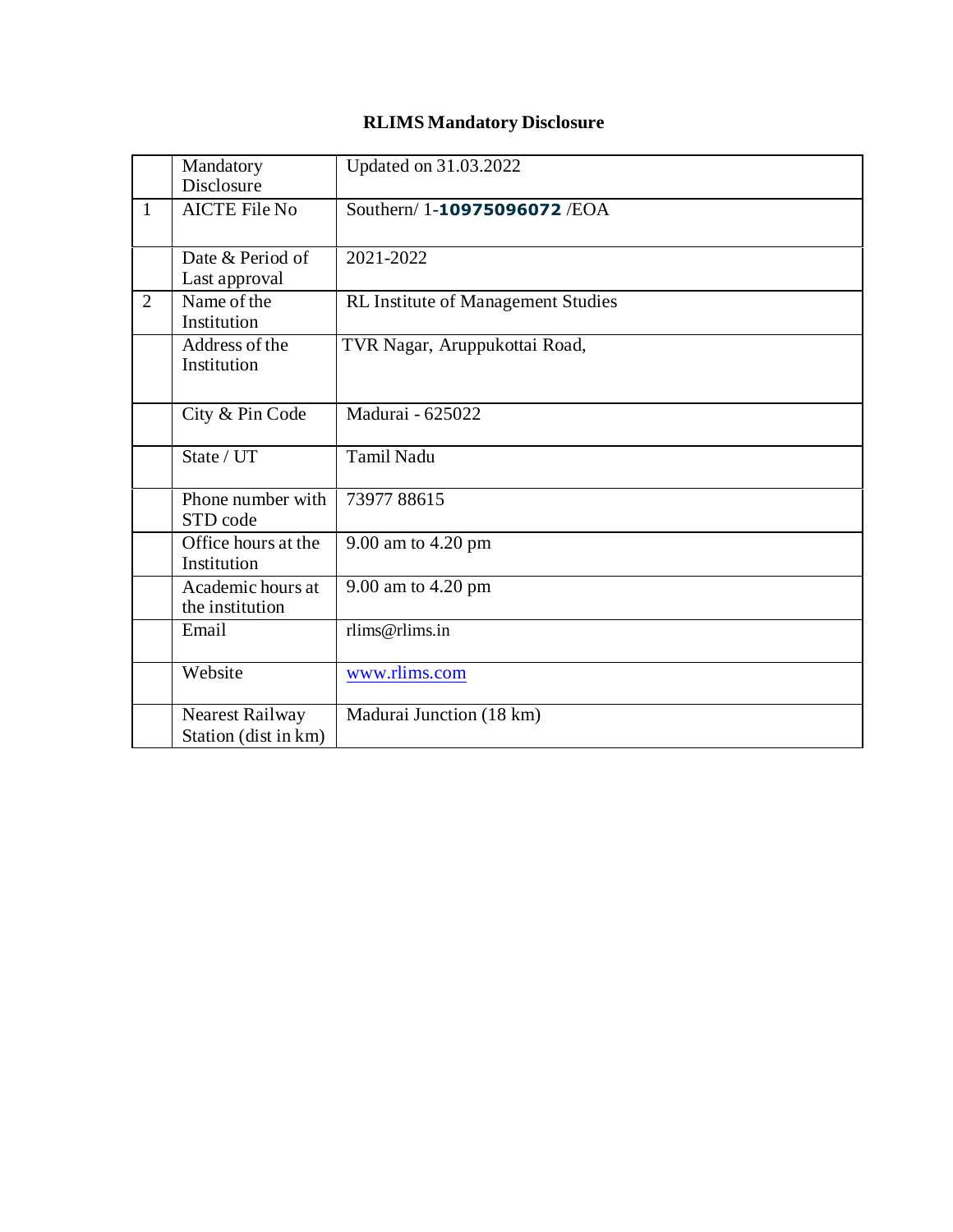|                | <b>Nearest Airport</b>                                    | Madurai Airport (9 km)                                                             |
|----------------|-----------------------------------------------------------|------------------------------------------------------------------------------------|
| 3              | Type of Institution                                       | Private-Self Financed                                                              |
|                | Category $(1)$ of the<br>Institution                      | Non-Minority                                                                       |
|                | Category $(2)$ of the<br>institution                      | Co-Education                                                                       |
| $\overline{4}$ | Name of the<br>organization<br>running the<br>institution | Subbalakshmi Lakshmipathy Foundation                                               |
|                | Type of the<br>organization                               | Trust                                                                              |
|                | Address of the<br>organization                            | Subbalakshmi Lakshmipathy Foundation, TVR aruppukottai<br>Raod, Madurai - 625 022. |
|                | Register with                                             | Madurai                                                                            |
|                | Registration date                                         | 10/18/1989                                                                         |
|                | Website of the<br>organization                            | www.rlims.com                                                                      |
| 5              | Name of the<br>affiliating<br>University                  | Madurai Kamaraj University                                                         |
|                | Address                                                   | Palkalai nagar, Madurai - 625021                                                   |
|                | Website                                                   | www.mkuniversity.org                                                               |
|                | Latest affiliation<br>period                              | Permanent affiliation                                                              |
| 6              | Name of the<br>Principal / Director                       | Dr. R.Sujatha                                                                      |
|                | <b>Exact Designation</b>                                  | Principal                                                                          |
|                | <b>Contact Number</b>                                     | 8610913790                                                                         |
|                | Email                                                     | $principal @$ slcs.edu.in                                                          |
|                | <b>Highest Degree</b>                                     | Ph.D                                                                               |
|                | Field of<br>specialization                                | Computer Science                                                                   |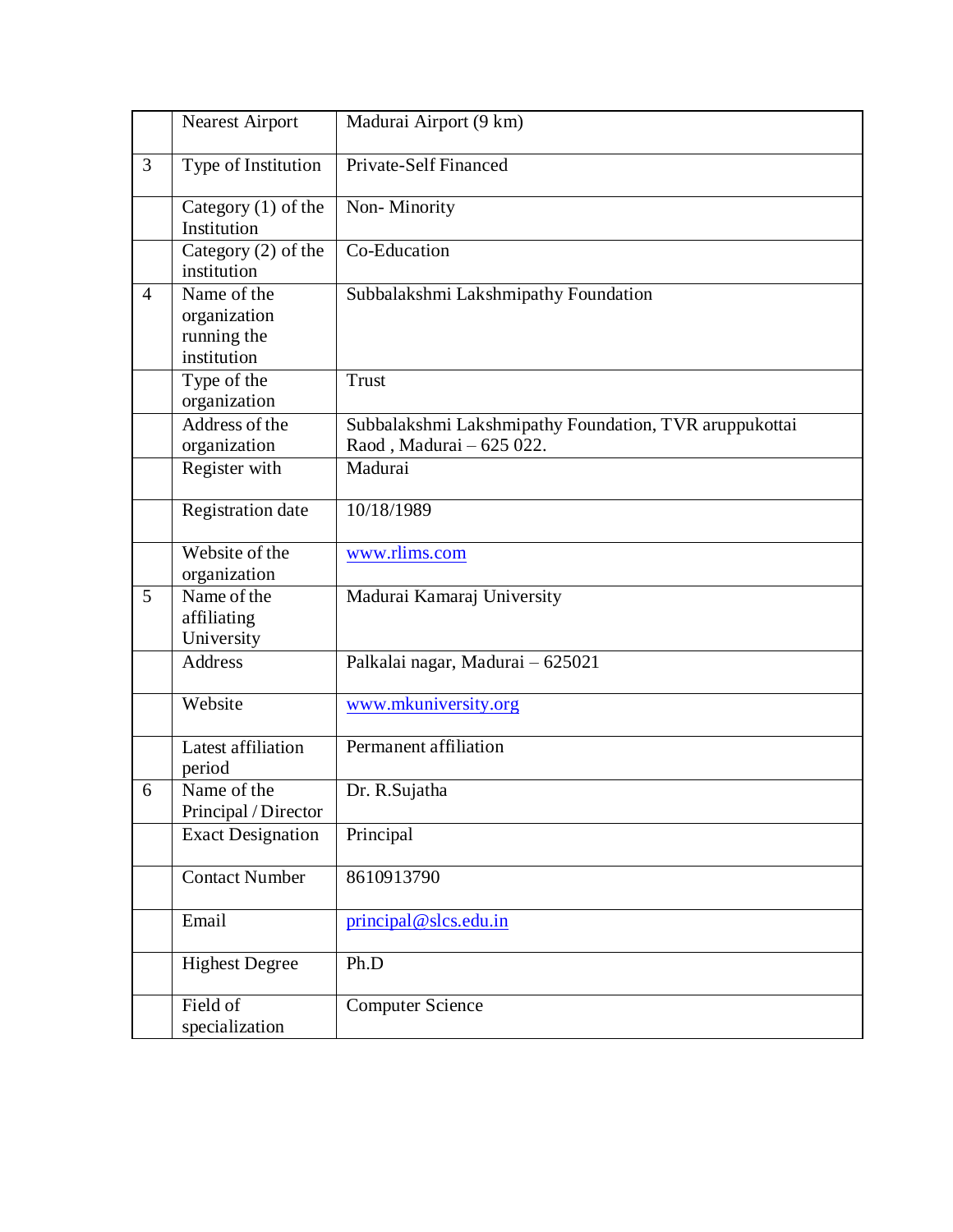| $\overline{7}$ | Governing                                            | Name                                                                                                                                                                                                                                                                                                                                                                                                                                                                                                                                                                                                                                                                                                                                                                                                                                                                                                                                                                                                       | <b>Present Occupation</b>                                             |
|----------------|------------------------------------------------------|------------------------------------------------------------------------------------------------------------------------------------------------------------------------------------------------------------------------------------------------------------------------------------------------------------------------------------------------------------------------------------------------------------------------------------------------------------------------------------------------------------------------------------------------------------------------------------------------------------------------------------------------------------------------------------------------------------------------------------------------------------------------------------------------------------------------------------------------------------------------------------------------------------------------------------------------------------------------------------------------------------|-----------------------------------------------------------------------|
|                | <b>BoardMembers</b>                                  |                                                                                                                                                                                                                                                                                                                                                                                                                                                                                                                                                                                                                                                                                                                                                                                                                                                                                                                                                                                                            |                                                                       |
|                |                                                      | Dr. R. Lakshmipathy                                                                                                                                                                                                                                                                                                                                                                                                                                                                                                                                                                                                                                                                                                                                                                                                                                                                                                                                                                                        | Chairman, Board of Governors,<br>Subbalakshmi Lakshmipathy Foundation |
|                |                                                      | Dr. L. Ramasubbu                                                                                                                                                                                                                                                                                                                                                                                                                                                                                                                                                                                                                                                                                                                                                                                                                                                                                                                                                                                           | Secretary                                                             |
|                |                                                      | Mr. L. Adimoolam                                                                                                                                                                                                                                                                                                                                                                                                                                                                                                                                                                                                                                                                                                                                                                                                                                                                                                                                                                                           | Joint Secretary                                                       |
|                |                                                      | Mr. R. Ramkumar                                                                                                                                                                                                                                                                                                                                                                                                                                                                                                                                                                                                                                                                                                                                                                                                                                                                                                                                                                                            | Management Executive                                                  |
|                |                                                      | Er. R. Lakshmipathy                                                                                                                                                                                                                                                                                                                                                                                                                                                                                                                                                                                                                                                                                                                                                                                                                                                                                                                                                                                        | Member                                                                |
|                |                                                      | Er. A. Lakshmipathy                                                                                                                                                                                                                                                                                                                                                                                                                                                                                                                                                                                                                                                                                                                                                                                                                                                                                                                                                                                        | Member                                                                |
|                |                                                      | Dr. G.R. Balakrishnan,                                                                                                                                                                                                                                                                                                                                                                                                                                                                                                                                                                                                                                                                                                                                                                                                                                                                                                                                                                                     | Member, Educationalist, Advisor, SLF                                  |
|                |                                                      | Prof. Rajpal Singh                                                                                                                                                                                                                                                                                                                                                                                                                                                                                                                                                                                                                                                                                                                                                                                                                                                                                                                                                                                         | <b>UGC</b> Nominee                                                    |
|                |                                                      | Mr. Ponmuthuramalingam,                                                                                                                                                                                                                                                                                                                                                                                                                                                                                                                                                                                                                                                                                                                                                                                                                                                                                                                                                                                    | State Govt Nominee, RJDCE Madurai<br>Region                           |
|                |                                                      | Dr. A. Ponnuswamy                                                                                                                                                                                                                                                                                                                                                                                                                                                                                                                                                                                                                                                                                                                                                                                                                                                                                                                                                                                          | Madurai Kamaraj University Nominee                                    |
|                |                                                      | Dr. R. Sujatha                                                                                                                                                                                                                                                                                                                                                                                                                                                                                                                                                                                                                                                                                                                                                                                                                                                                                                                                                                                             | Principal                                                             |
|                |                                                      | Mrs. N. Anuradha                                                                                                                                                                                                                                                                                                                                                                                                                                                                                                                                                                                                                                                                                                                                                                                                                                                                                                                                                                                           | <b>Senior Faculty</b>                                                 |
|                |                                                      | Dr. S. Pugalanthi                                                                                                                                                                                                                                                                                                                                                                                                                                                                                                                                                                                                                                                                                                                                                                                                                                                                                                                                                                                          | <b>Senior Faculty</b>                                                 |
|                | Frequency of<br>Meeting & date<br>of last meeting    | Twice in a year, 28-02-2022                                                                                                                                                                                                                                                                                                                                                                                                                                                                                                                                                                                                                                                                                                                                                                                                                                                                                                                                                                                |                                                                       |
| 8              | <b>Board of Studies</b>                              | Board of Studies (BOS) are constituted by the Governing Board to ensure that<br>all academic policies, programs and processes concerning courses, syllabi,<br>curricula, pedagogy, research, faculty appraisal and development are in tune<br>with the emerging best practices in management of business and management<br>education. The Academic Counciland Board of Studies, <i>inter alia</i> , include the<br>following independent members.<br>Other members include the entire programme faculty.<br>Dr M Sivakumar, Professor Madurai Kamaraj University<br>1.<br>Dr M Kannan, Director MS Chellamuthu Foundation<br>2.<br>3. Dr Anil Kumar Pal, Head Commerce and Management APG University<br>Shimla.<br>4. Mr S. Ramakrishnan, Branch Manager HDFC Ergo, Madurai- Alumni<br>2001 Batch<br>5. Dr G Vasudevan Director, ITC Fortune Pandiyan Hotels, Madurai.<br>Mr Rao, Business Consultant Madurai<br>6.<br>7. Other Members :- Principal, Dean Academics, Faculty Members of MBA<br>Programme. |                                                                       |
|                | Frequency of<br>Meeting & date<br>of<br>last meeting | Yearly Twice, 22-10-2021                                                                                                                                                                                                                                                                                                                                                                                                                                                                                                                                                                                                                                                                                                                                                                                                                                                                                                                                                                                   |                                                                       |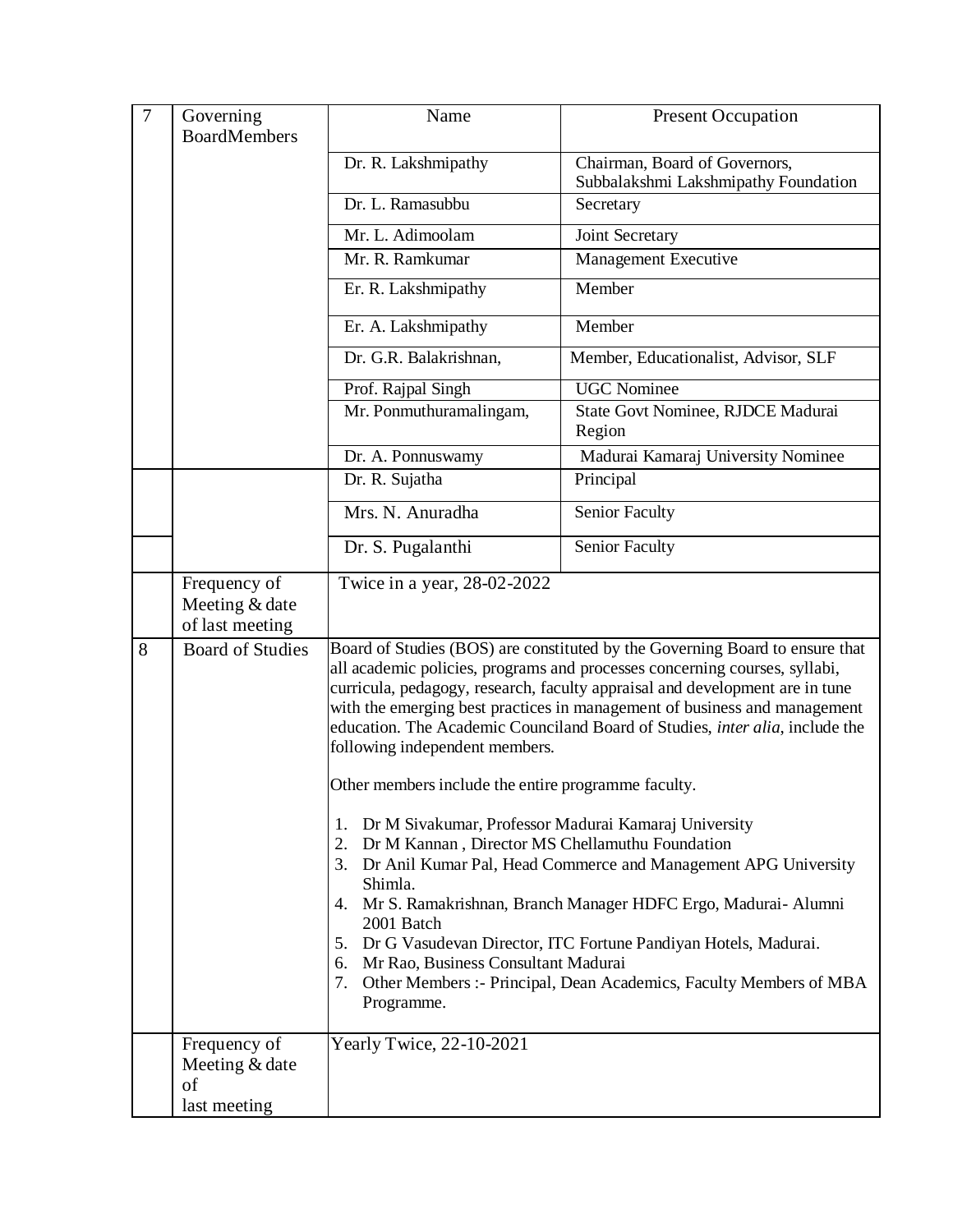| 9  | Organization Chart                                                                      |                                                                                                                                                                                                                                |                                                  |               |
|----|-----------------------------------------------------------------------------------------|--------------------------------------------------------------------------------------------------------------------------------------------------------------------------------------------------------------------------------|--------------------------------------------------|---------------|
|    |                                                                                         |                                                                                                                                                                                                                                |                                                  |               |
|    |                                                                                         | President, SLF<br><b>Secretary / Joint Secretary</b><br><b>Management Executive</b><br>Principal<br><b>Head-MBA Program</b><br><b>Placement Officer</b><br><b>Faculty Members - MBA</b><br><b>MBA Program Office Executive</b> |                                                  |               |
| 10 | Student                                                                                 |                                                                                                                                                                                                                                | Yes. Structured online feedback system available |               |
|    | feedback<br>mechanism on<br>Institutional<br>Governance /<br>faculty<br>performanc<br>e |                                                                                                                                                                                                                                |                                                  |               |
| 11 | Grievance                                                                               | Yes, The Grievance Committee deals with complaints received                                                                                                                                                                    |                                                  |               |
|    | redressal<br>mechanism for                                                              | from faculty and students<br><b>Members of the Committee.</b>                                                                                                                                                                  |                                                  |               |
|    | faculty, staff                                                                          | 1. Dr. R. Sujatha, Principal - Chairman                                                                                                                                                                                        |                                                  |               |
|    | andstudents                                                                             | 2. Dr. M. Subramanian - Coordinator                                                                                                                                                                                            |                                                  |               |
|    |                                                                                         | 3. Dr. S. Pugalanthi - Coordinator                                                                                                                                                                                             |                                                  |               |
| 12 | Name of<br>the<br>Department                                                            | Management                                                                                                                                                                                                                     |                                                  |               |
|    | Course                                                                                  | <b>MBA</b>                                                                                                                                                                                                                     |                                                  |               |
|    | Level                                                                                   | PG                                                                                                                                                                                                                             |                                                  |               |
|    | 1 <sup>st</sup> Year of<br>approval by<br>the AICTE<br>Council                          | 1998                                                                                                                                                                                                                           |                                                  |               |
|    |                                                                                         | $2021 -$<br>2023                                                                                                                                                                                                               | $2020 - 2022$                                    | $2019 - 2021$ |
|    | Year wise<br>Sanctioned<br>Intake                                                       | 120                                                                                                                                                                                                                            | 120                                              | 120           |
|    | Year wise<br>Actual                                                                     | 67                                                                                                                                                                                                                             | 46                                               | 26            |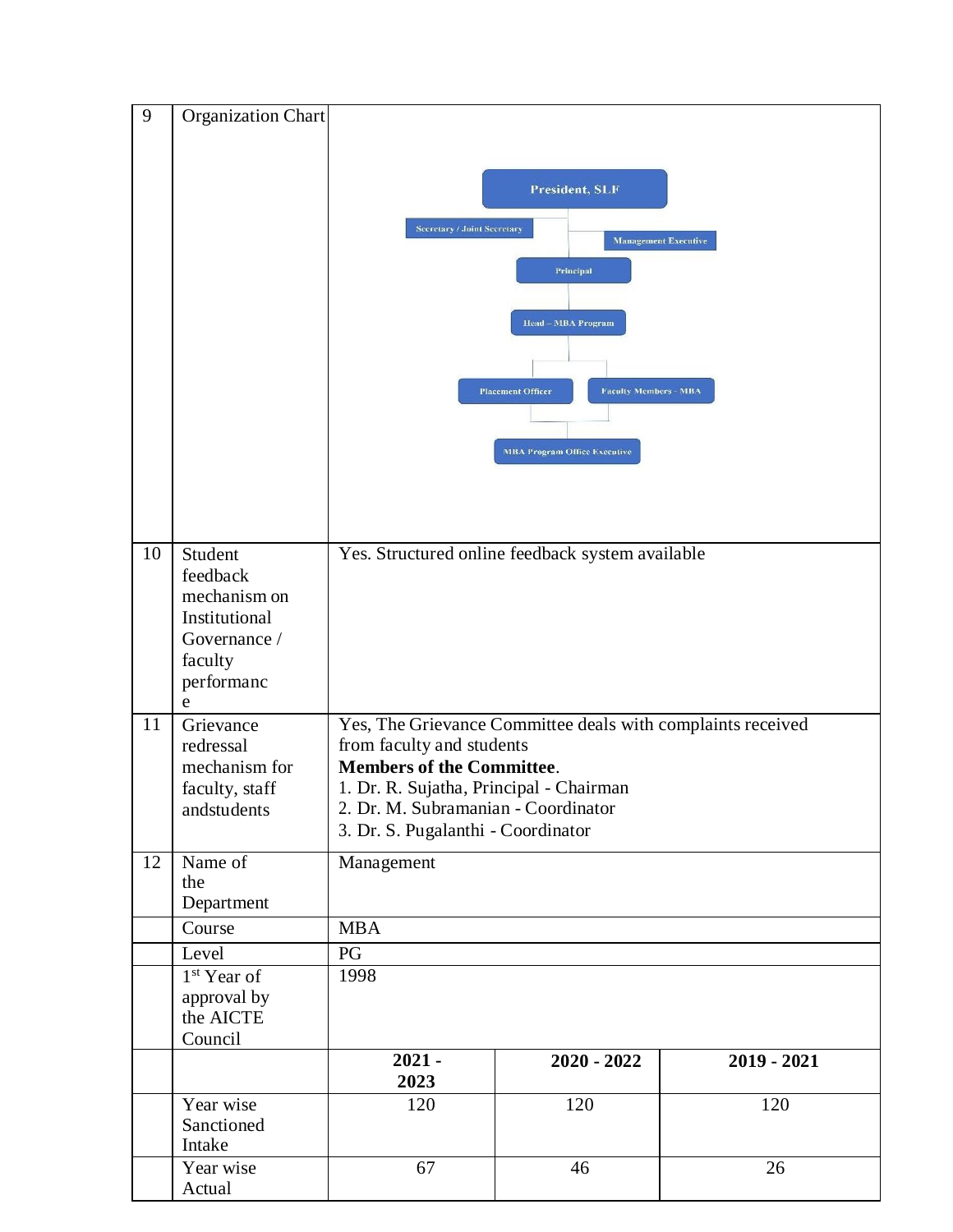| Admissions                                     |                                                                                                                                    |               |                                      |                                                    |              |
|------------------------------------------------|------------------------------------------------------------------------------------------------------------------------------------|---------------|--------------------------------------|----------------------------------------------------|--------------|
| Cut off marks<br>-General<br>Quota             | MAT: 50 Percentile<br>TANCET: As per<br>counseling                                                                                 | counseling    | MAT: 50 Percentile<br>TANCET: As per | MAT: 50 Percentile<br>TANCET: As per<br>counseling |              |
| Students passed<br>with<br><b>Distinctions</b> | Program<br>in<br>progress                                                                                                          | get published | Final Results yet to                 |                                                    |              |
| <b>Students</b><br>passed with<br>first class  | Program<br>in<br>progress                                                                                                          | get published | Final Results yet to                 |                                                    |              |
| <b>Students</b><br>Placed(against<br>opted)    | Program<br>in<br>progress                                                                                                          |               | Program inprogress                   | 24                                                 |              |
| Average Pay<br>Package. Rs/<br>Year            | Program<br>in<br>progress                                                                                                          |               | Program inprogress                   |                                                    |              |
| Students opted<br>forHigher<br>studies         | Program<br>in<br>progress                                                                                                          |               | Program inprogress                   | Nil                                                |              |
| Accreditation<br>status of the<br>course       | <b>NA</b>                                                                                                                          |               |                                      |                                                    |              |
| <b>Doctoral Courses</b>                        | N <sub>o</sub>                                                                                                                     |               |                                      |                                                    |              |
| Foreign<br>Collaborations, if<br>any           | N <sub>o</sub>                                                                                                                     |               |                                      |                                                    |              |
| Professiona<br>Society<br>membership           | 1. Indian Society for Training & Development (Individual<br>Membership)<br>2. Indian Accounting Membership (Individual Membership) |               |                                      |                                                    |              |
| Professional<br>Activities                     |                                                                                                                                    |               | 2021-2022*                           | 2020-2021                                          | 2019-2020    |
|                                                | Publications<br>(REFREED JOURNALS)                                                                                                 |               | $\overline{2}$                       | $\overline{4}$                                     |              |
|                                                | Conferences                                                                                                                        |               | 5                                    | $\overline{4}$                                     | $\mathbf{1}$ |
|                                                | <b>Books</b>                                                                                                                       |               | $\overline{\phantom{0}}$             |                                                    | $\mathbf{1}$ |
|                                                | Cases (Published)                                                                                                                  |               | $\overline{a}$                       |                                                    |              |
| (* Refers as on $31st$ March 2022)             |                                                                                                                                    |               |                                      |                                                    |              |
| Grants fetched                                 | NA                                                                                                                                 |               |                                      |                                                    |              |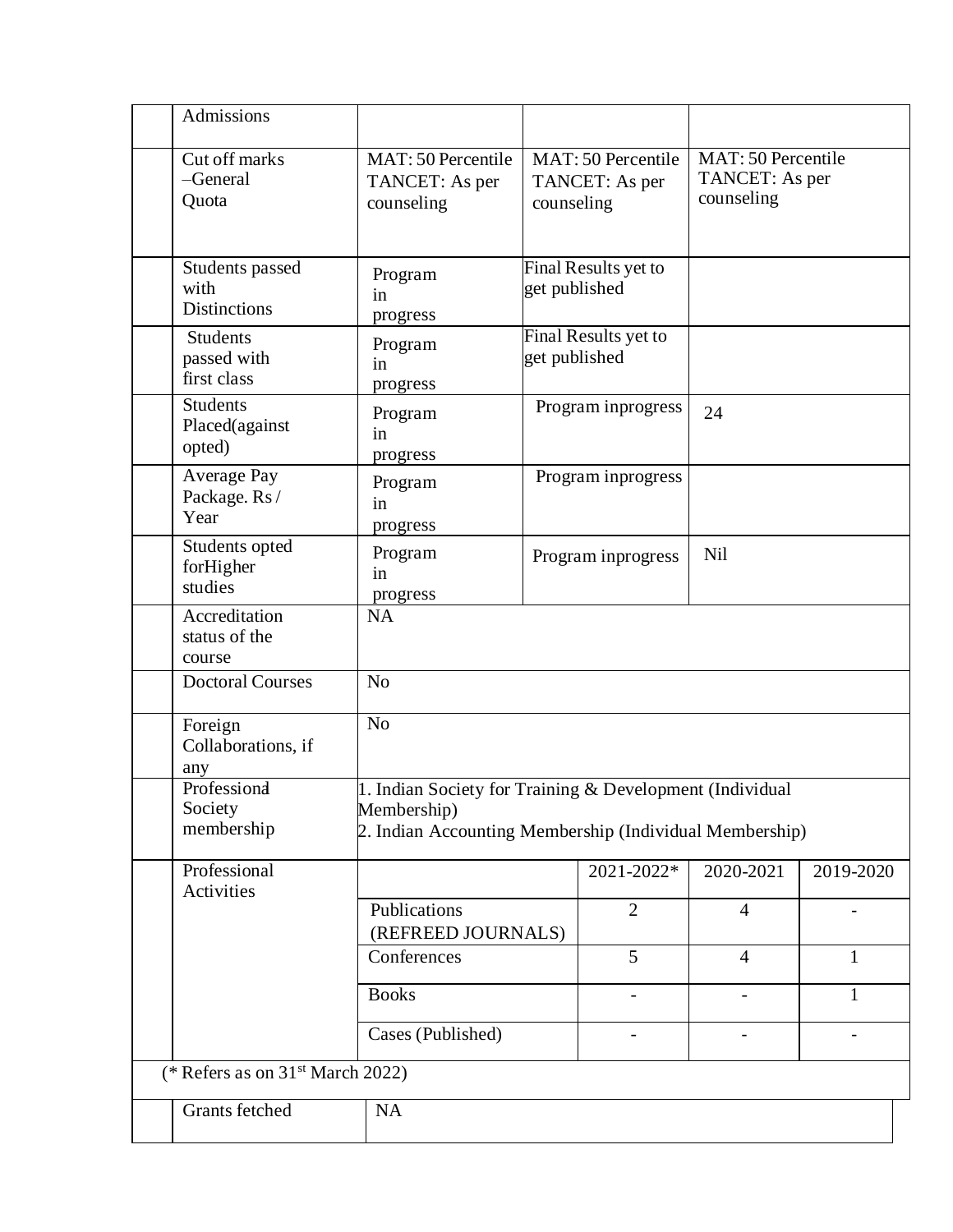| <b>MBA</b> Program | As on 31 <sup>st</sup> March 2022               |
|--------------------|-------------------------------------------------|
| achievements       | National Webinar (Conferences) Participated     |
|                    | Training & Consultancy for Corporate            |
|                    | Paper Presentation (National/International)     |
|                    | <b>Student Development Program</b><br>$\bullet$ |
|                    | • Foreign faculty sessions                      |
|                    | • Patent Publication                            |
|                    | Heritage Walk                                   |
|                    | <b>Outreach / Extension Activity</b>            |
|                    | • T-Bush 2021 an International Symposium.       |
|                    | Indian Accounting Association Day Commemoration |
|                    | • Retail Bazaar Shodh Yatra                     |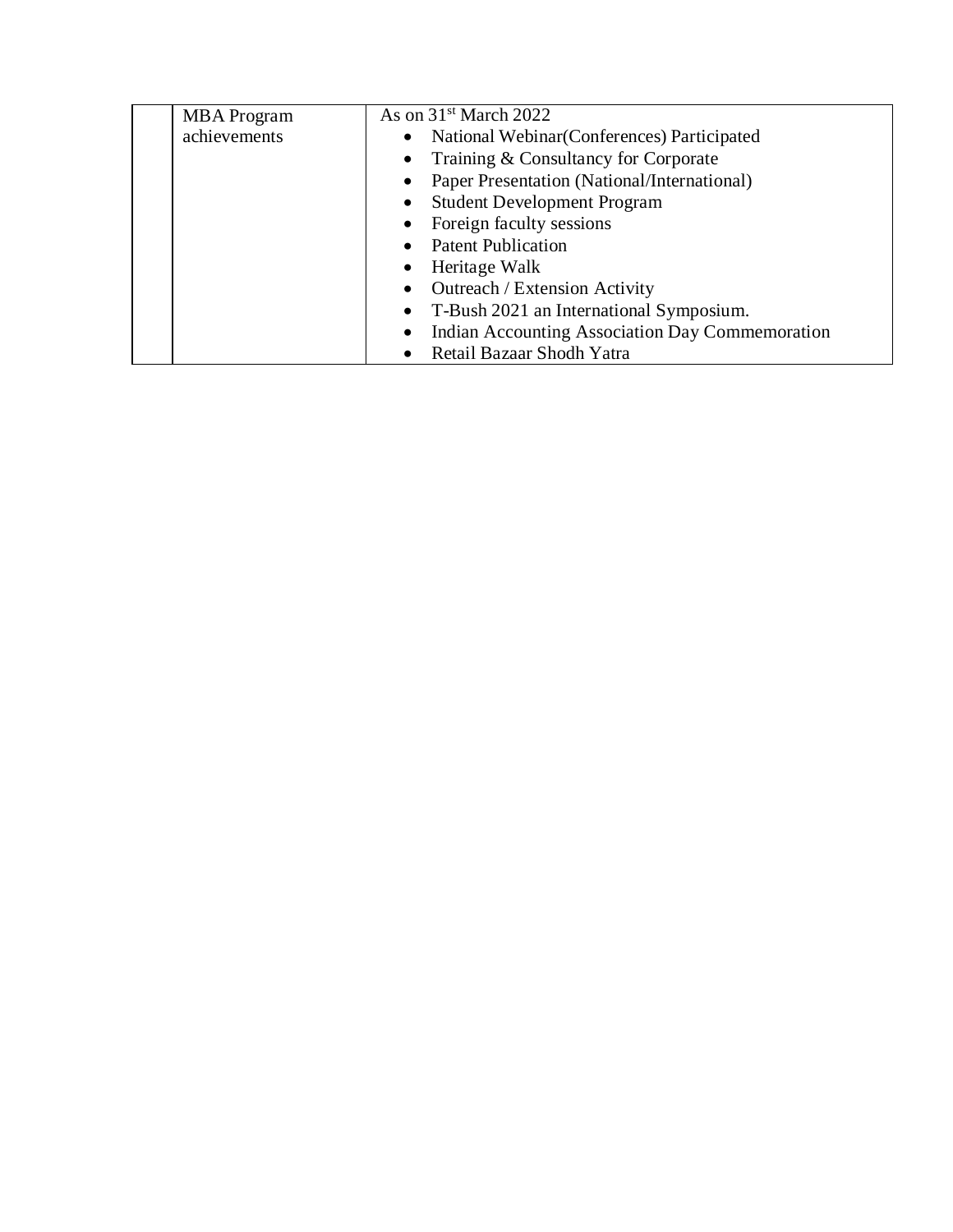|    | Distinguish     | Mr M Sasi Kumar (1999-2001 Batch)     |
|----|-----------------|---------------------------------------|
|    | Alumni          | Head (Cloud Computing) $-$            |
|    |                 | Korea, Japan, South Asia              |
|    |                 | <b>SAP Singapore</b>                  |
|    |                 |                                       |
|    |                 | Mr C Karthick $(2000 - 2002$ Batch)   |
|    |                 | <b>Solutions Architect</b>            |
|    |                 | Tech Mahindra                         |
|    |                 | Mumbai                                |
|    |                 | India.                                |
|    |                 |                                       |
|    |                 | Mr Ganesh (2004-2006 Batch)           |
|    |                 | Director - Client Services            |
|    |                 | Visa International                    |
|    |                 | Mumbai, India.                        |
|    |                 | Ms K Nithya (2004-2006 Batch)         |
|    |                 | Director- Global Operations           |
|    |                 | $HCL - Chennai$ , India.              |
|    |                 |                                       |
|    |                 | Mr Ganesh (2002-2004 Batch)           |
|    |                 | Founder - JK Food Products            |
|    |                 | Madurai, India.                       |
|    |                 |                                       |
|    |                 | Mr Aditya Gupta $(2006 - 2008$ Batch) |
|    |                 | Founder                               |
|    |                 | Silver Arrow Logistics P Ltd.         |
|    |                 | Chennai, India.                       |
| 13 | Faculty profile | Refer Annexure 1 (2020 - 2021)        |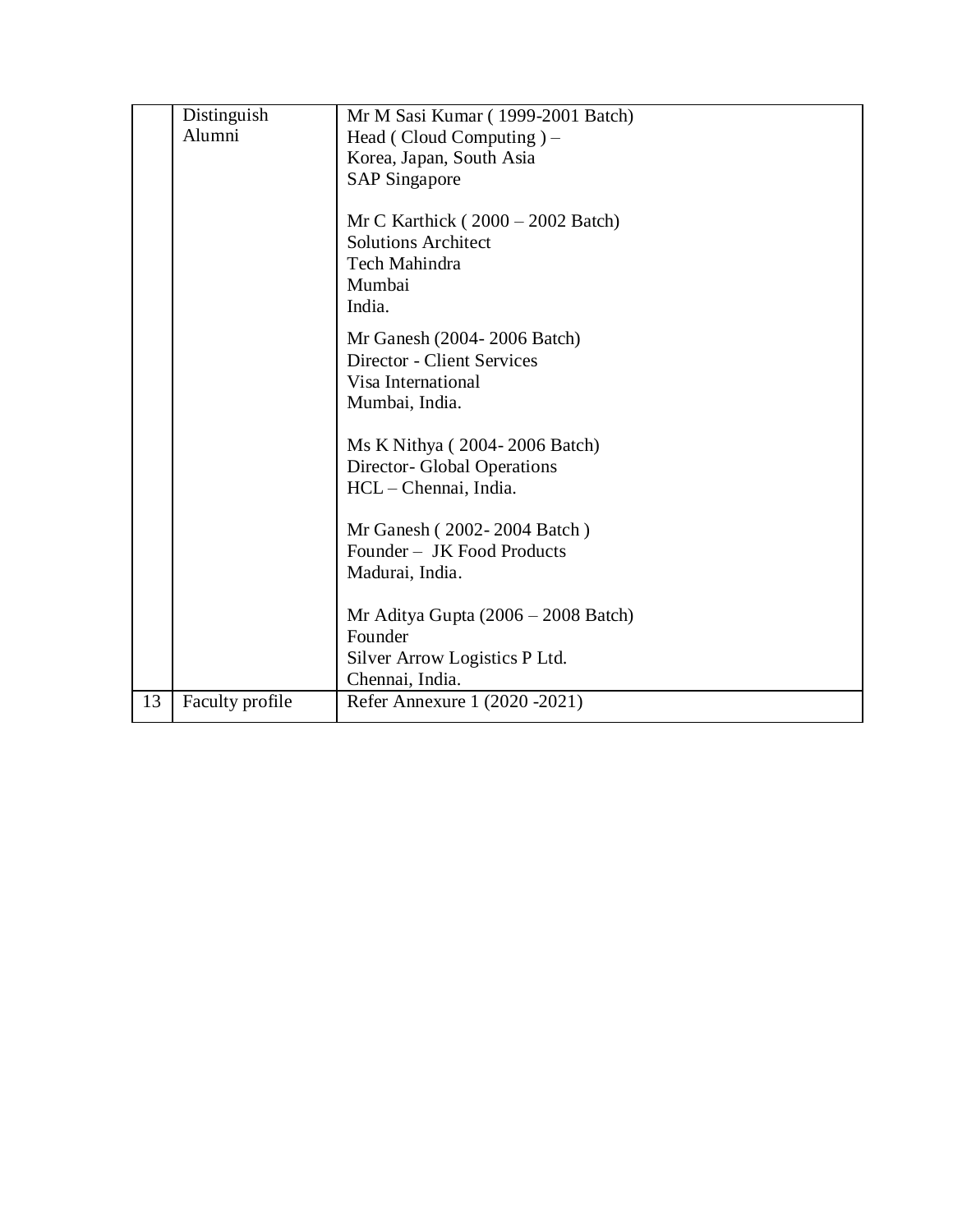| 14 | Admission quota                          |                                                                                                                                                                                                                                                                                                                 |                          |                  |
|----|------------------------------------------|-----------------------------------------------------------------------------------------------------------------------------------------------------------------------------------------------------------------------------------------------------------------------------------------------------------------|--------------------------|------------------|
|    | Entrance test / admission<br>criteria    | <b>Criteria</b>                                                                                                                                                                                                                                                                                                 |                          | <b>Marks</b>     |
|    |                                          | UM)                                                                                                                                                                                                                                                                                                             | Test(MAT/TANCET/CONSORTI | Actual<br>Result |
|    |                                          | $Academic(X+XII+UG)$                                                                                                                                                                                                                                                                                            |                          | 50%              |
|    | Cut off / last candidate<br>Admitted     | $2021 - 2023$                                                                                                                                                                                                                                                                                                   | 2020-2022                | $2019 - 2021$    |
|    |                                          | As per TN                                                                                                                                                                                                                                                                                                       | As per TN                | As per TN Govt.  |
|    |                                          | Govt.                                                                                                                                                                                                                                                                                                           | Govt.                    | Counseling       |
|    |                                          | Counseling                                                                                                                                                                                                                                                                                                      | Counseling               |                  |
|    | Academic Fees in rupees                  | Rs. 3,50,000 for 2 years                                                                                                                                                                                                                                                                                        |                          |                  |
|    | Number of Fee<br>waivers offered         | 46 (For 2021-23 Batch)                                                                                                                                                                                                                                                                                          |                          |                  |
|    | Admission calendar                       | <b>Year 2021-22</b><br>1. Last date for request for applications $31st$ July<br>2021.<br>Last date for submission of application $31st$<br>2.<br>September 2021.<br>Last date for closing of admission. 31 <sup>st</sup> October 2021<br>3.<br>4. Starting of the Academic session. Second week of<br>Oct.2021. |                          |                  |
|    | PIO Quota                                | N <sub>o</sub>                                                                                                                                                                                                                                                                                                  |                          |                  |
| 15 | Infrastructural<br>information           |                                                                                                                                                                                                                                                                                                                 |                          |                  |
|    | Class room / Tutorial<br>room facilities | Class rooms: 7<br><b>MBA Lecture Halls-5</b><br>1 <sup>1</sup><br>2. Seminar Hall - 1                                                                                                                                                                                                                           |                          |                  |
|    |                                          | Tutorial Room -1<br>3.                                                                                                                                                                                                                                                                                          |                          |                  |
|    | Laboratory details                       | N <sub>o</sub>                                                                                                                                                                                                                                                                                                  |                          |                  |
|    | Computer centre<br>facilities            | Yes,<br>1. Academic Lab 2: 45 systems<br>2. Internet Lab 1:38 systems                                                                                                                                                                                                                                           |                          |                  |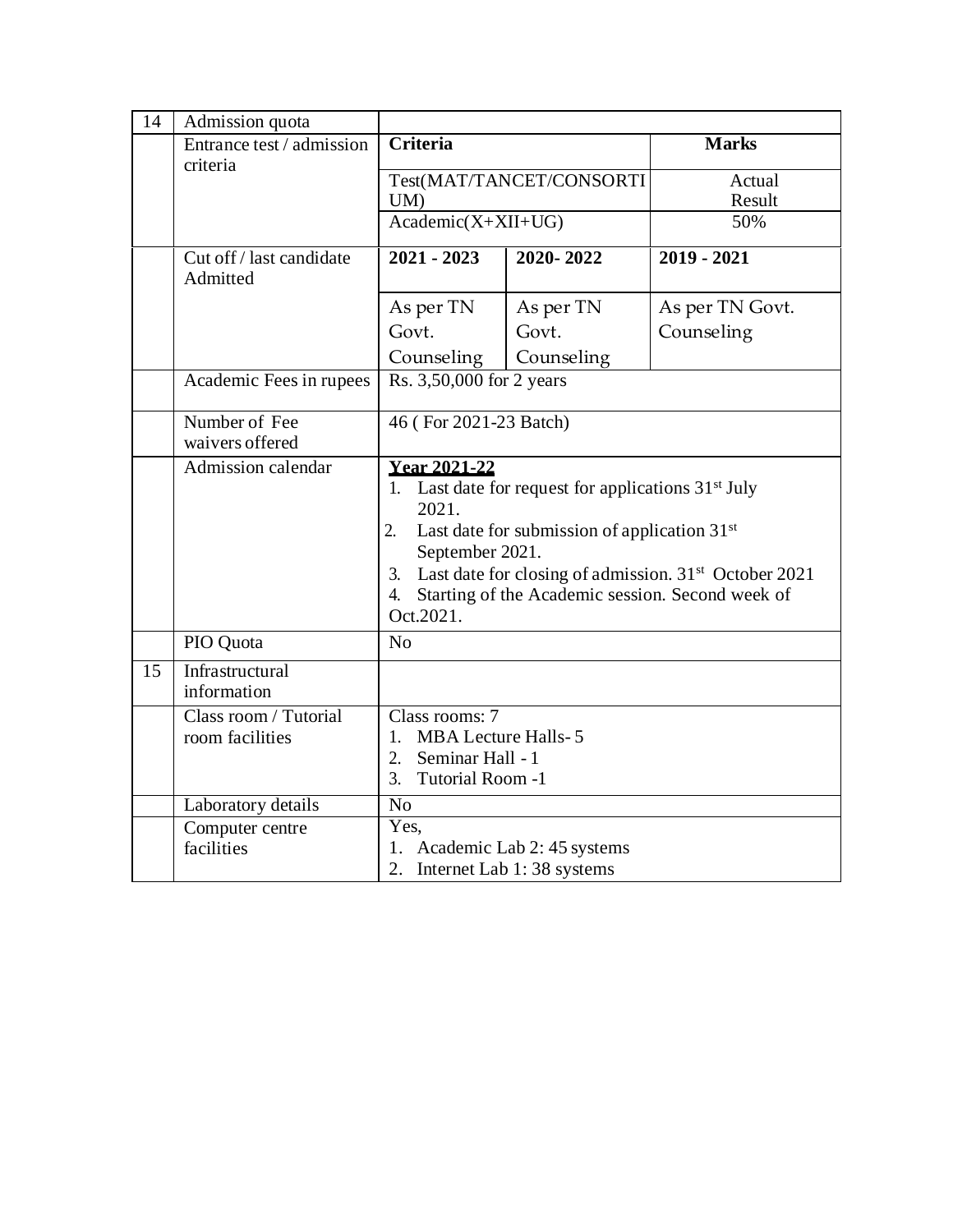| Library facilities            | Yes (As on 31 <sup>st</sup> March 2021),                                                                                                                                    |
|-------------------------------|-----------------------------------------------------------------------------------------------------------------------------------------------------------------------------|
|                               | No. of Volumes $-13498$<br>No. of Titles $-7266$<br>Peer Reviewed Journal International-3<br>International Magazine - 6<br>National Journals - 21<br>National Magazine - 29 |
| Auditorium / Seminar<br>Halls | Auditorium $-1$<br>A fully air conditioned auditorium                                                                                                                       |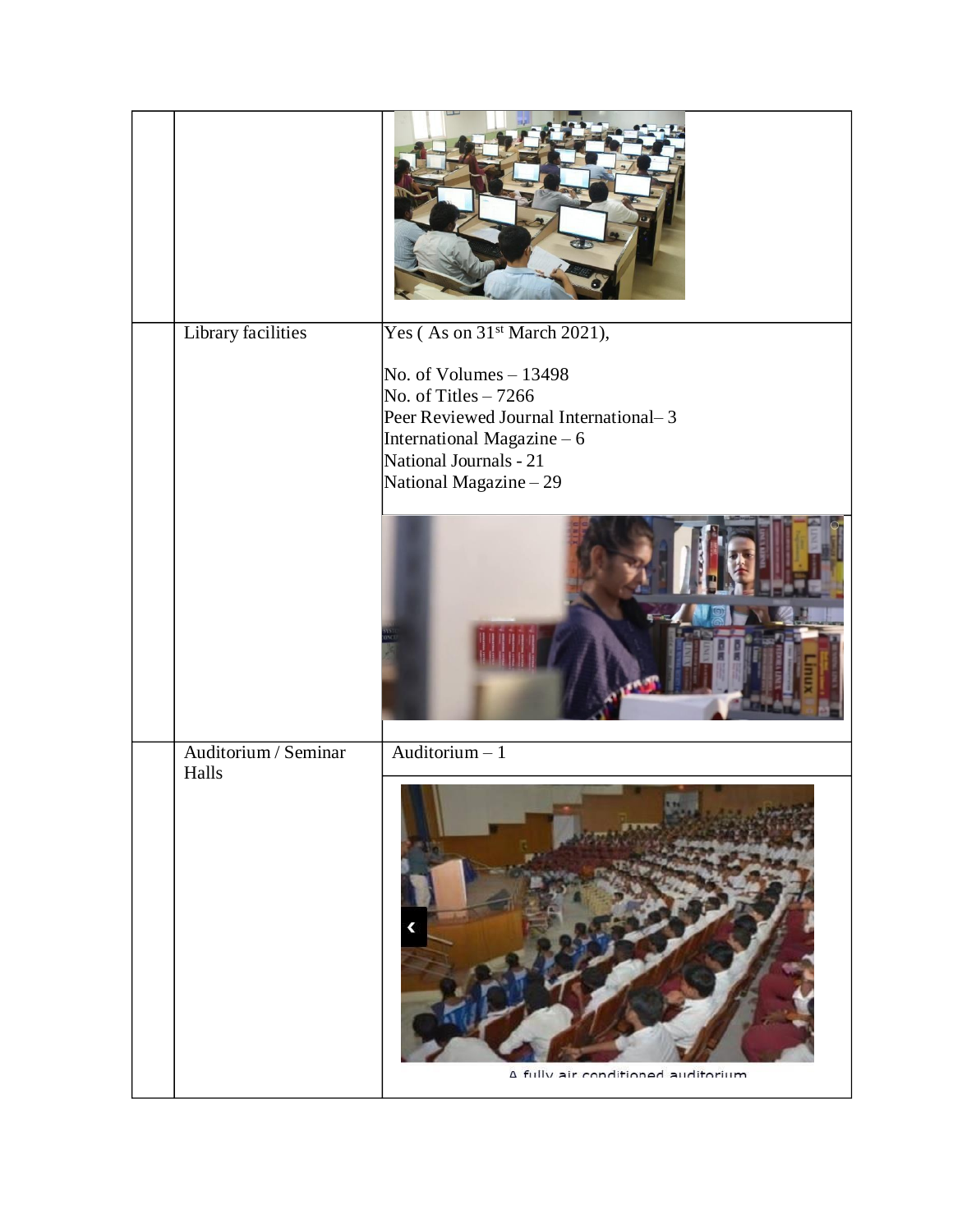| Cafeteria                   | <b>YES</b>                                           |
|-----------------------------|------------------------------------------------------|
|                             |                                                      |
| Indoor sports facilities    | Yes                                                  |
| Outdoor sports facilities   | Yes                                                  |
| <b>Gymnasium</b> facilities | Yes                                                  |
| Facilities for disabled     | Yes                                                  |
| Any other facilities        | Swimming Pool, Driving School Simulator, Common Room |
|                             |                                                      |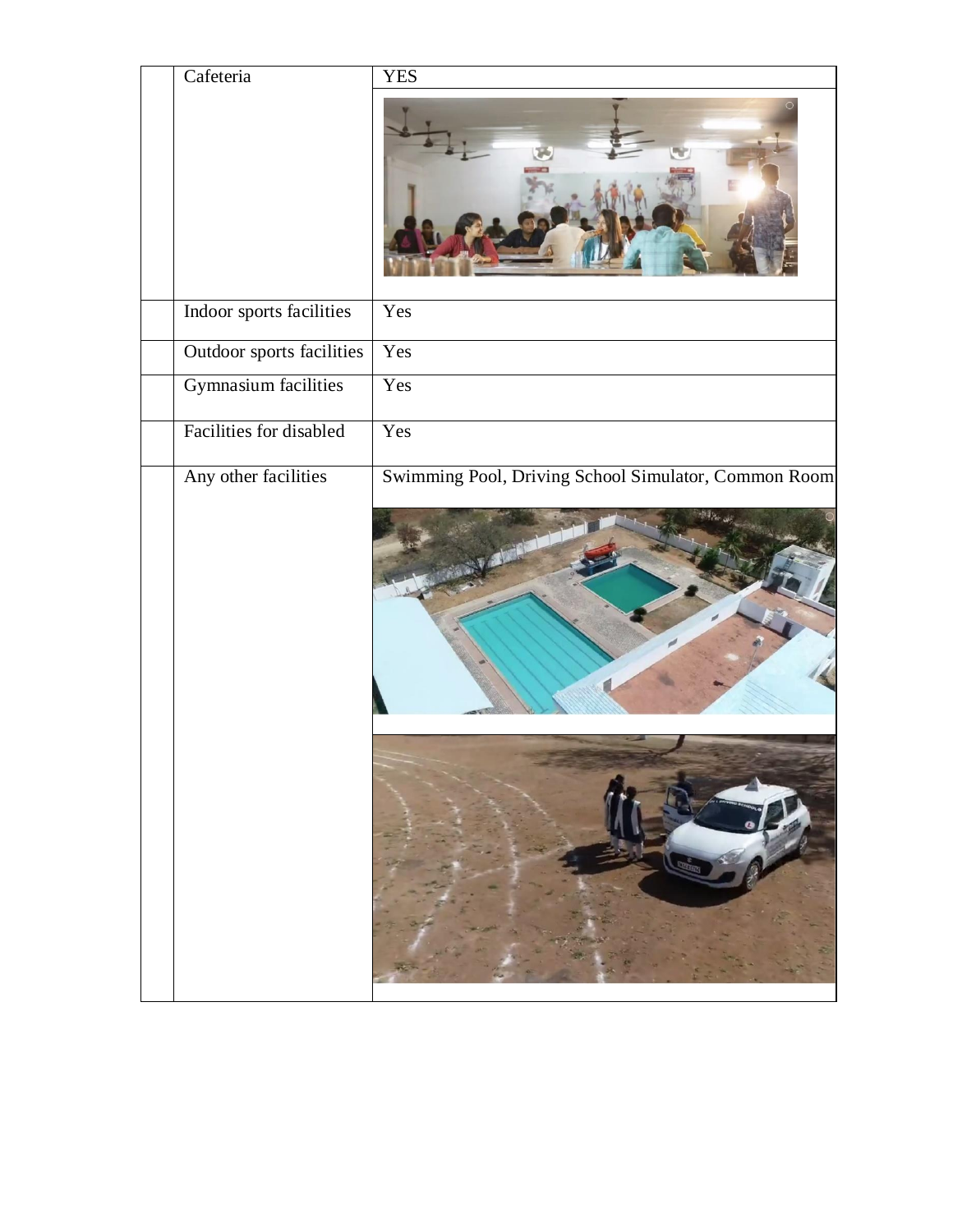| 16 | <b>Boys Hostel</b>                         | Yes, 292 Single Occupancy Rooms                                                                                                                                                                                                                                   |
|----|--------------------------------------------|-------------------------------------------------------------------------------------------------------------------------------------------------------------------------------------------------------------------------------------------------------------------|
|    | <b>Girls Hostel</b>                        | Yes, 58 Occupancy Rooms                                                                                                                                                                                                                                           |
|    | Medical & other<br>facilities at<br>Hostel | $\overline{Y}$ es                                                                                                                                                                                                                                                 |
|    | 17 Academic sessions                       |                                                                                                                                                                                                                                                                   |
|    | Examination system,<br>Year / Sem          | Semester(As per Academic year 2021-22)                                                                                                                                                                                                                            |
|    | Period of declaration<br>of results        | 30 days after the examination                                                                                                                                                                                                                                     |
| 18 | Counseling / Mentoring                     | Yes, Personal mentoring done by all the faculty members.<br>15:1 ratio of students to faculty maintained                                                                                                                                                          |
|    | <b>Career Counseling</b>                   | Yes, Placement Cell - It periodically organizes mock<br>interviews, workshops, seminars and group discussions on<br>relevant topics. Guest speakers are also invited from<br>industry to address the students and familiarize them with<br>industry expectations. |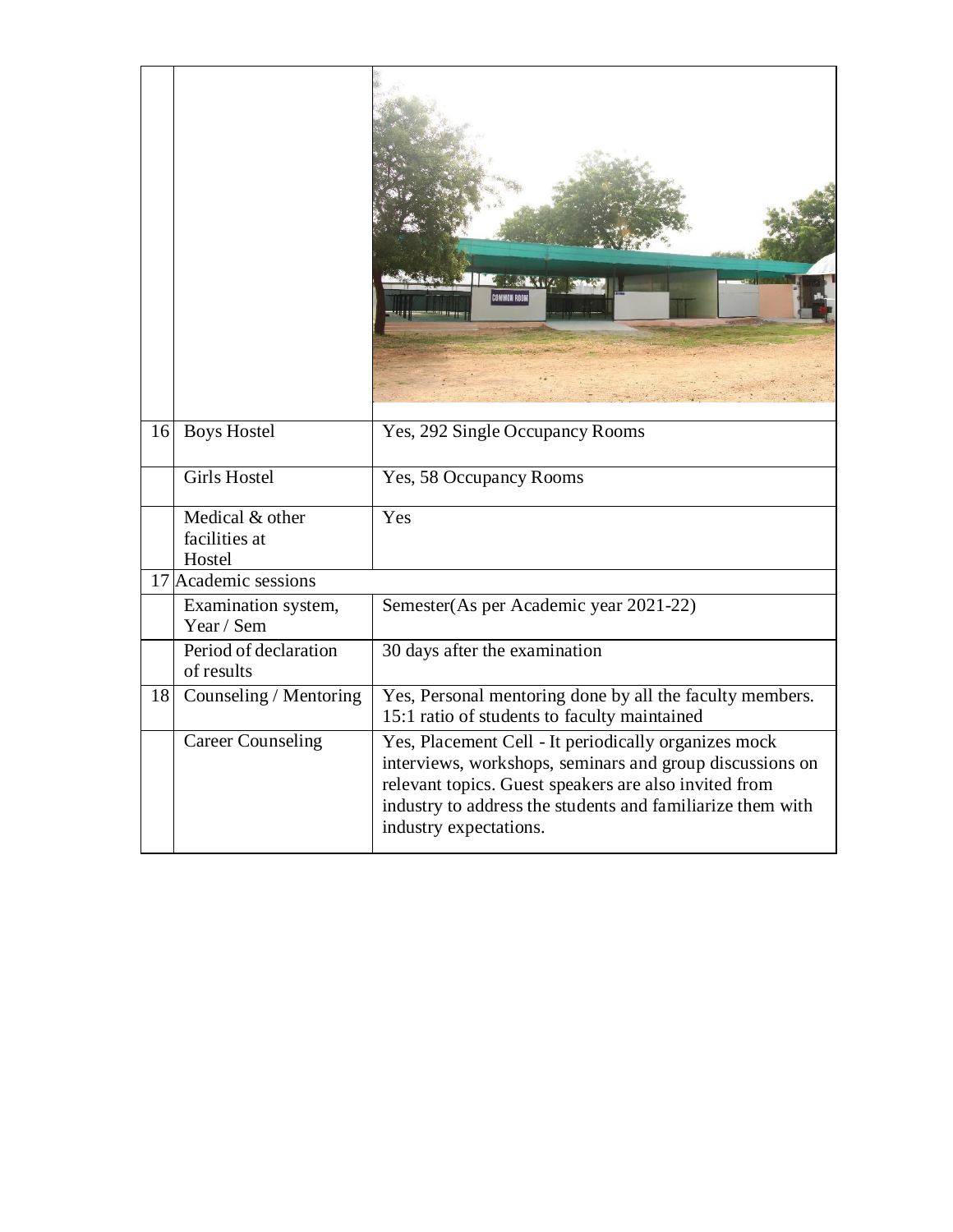|    | Medical facilities             | Yes                                  |
|----|--------------------------------|--------------------------------------|
|    | Students insurance             | Yes                                  |
| 19 | <b>Students Activity Body</b>  | 1. Extension Activity                |
|    |                                | Share a Meal                         |
|    |                                | • International Accounting Day       |
|    |                                | Vigilance Awareness Week             |
|    |                                | <b>Integrity Pledge for Citizens</b> |
|    |                                | 2. Alumni Day                        |
|    |                                | 3. Book club - ATHMABODHA            |
|    |                                | 4. Movie Club                        |
|    |                                |                                      |
|    |                                |                                      |
|    | International Symposium        | T-Bush 23rd December 2021            |
|    |                                |                                      |
|    | <b>Industry Visits / Forms</b> | Twice a year                         |
|    | Alumni activities              | Yearly                               |
| 20 | Name of the information        | Dr. R Sujatha                        |
|    | officer for RTI                |                                      |
|    | Designation                    | Principal                            |
|    | Contact number                 | 8610913790                           |
|    | Email                          | $principal @$ slcs.edu.in            |